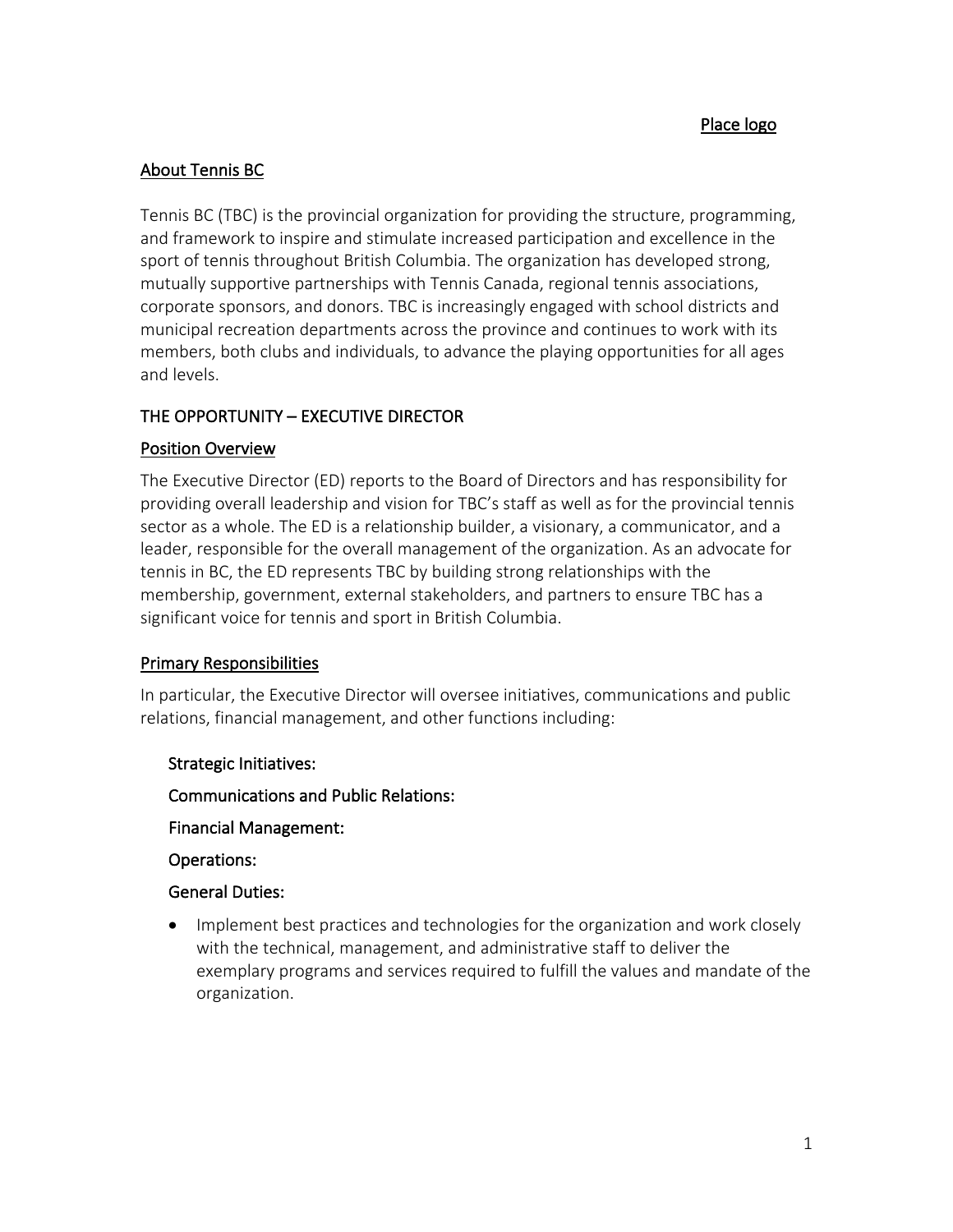## The Person

### Ideal Education, Experience and Skills:

- An undergraduate and/or graduate degree and a minimum of five years of experience in a management or leadership position, or an equivalent combination of related education and experience.
- Knowledge of both recreational and high performance sport environments, with a priority given to tennis, including the role sports plays in the health agenda of the provicial government.
- Experience managing an organization, department or division, and a thorough knowledge of not-for-profit management principles and governance practices, including proven experience working with volunteers.
- Knowledge of
	- provincial and national sport systems
	- the role provincial and federal governments play with provincial sports organizations, major games and events
	- provincial, national and international sport organizations.

## Personal Values and Characteristics:

Tennis BC core values are Leadership, Integrity, Excellence, Teamwork and Innovation. The ideal Executive Director candidate will share these values.

## Values

- *Leadership –*
- *Integrity* –
- *Excellence and Innovation* –
- *Teamwork* –

## Characteristics

- *Strategic* –
- *Management Skills*
- *Political Acumen* –
- *Effective Communicator*–

At Tennis BC our commitment to equity, diversity and inclusion begins with our Board of Directors, which considers diversity in the selection criteria for new board members and senior management team appointments. An Executive Equity, Diversity and Inclusion Committee guides development of our strategy and is focused on taking steps to further strengthen our diversity and ensure Tennis BC is a fair and truly inclusive workplace.